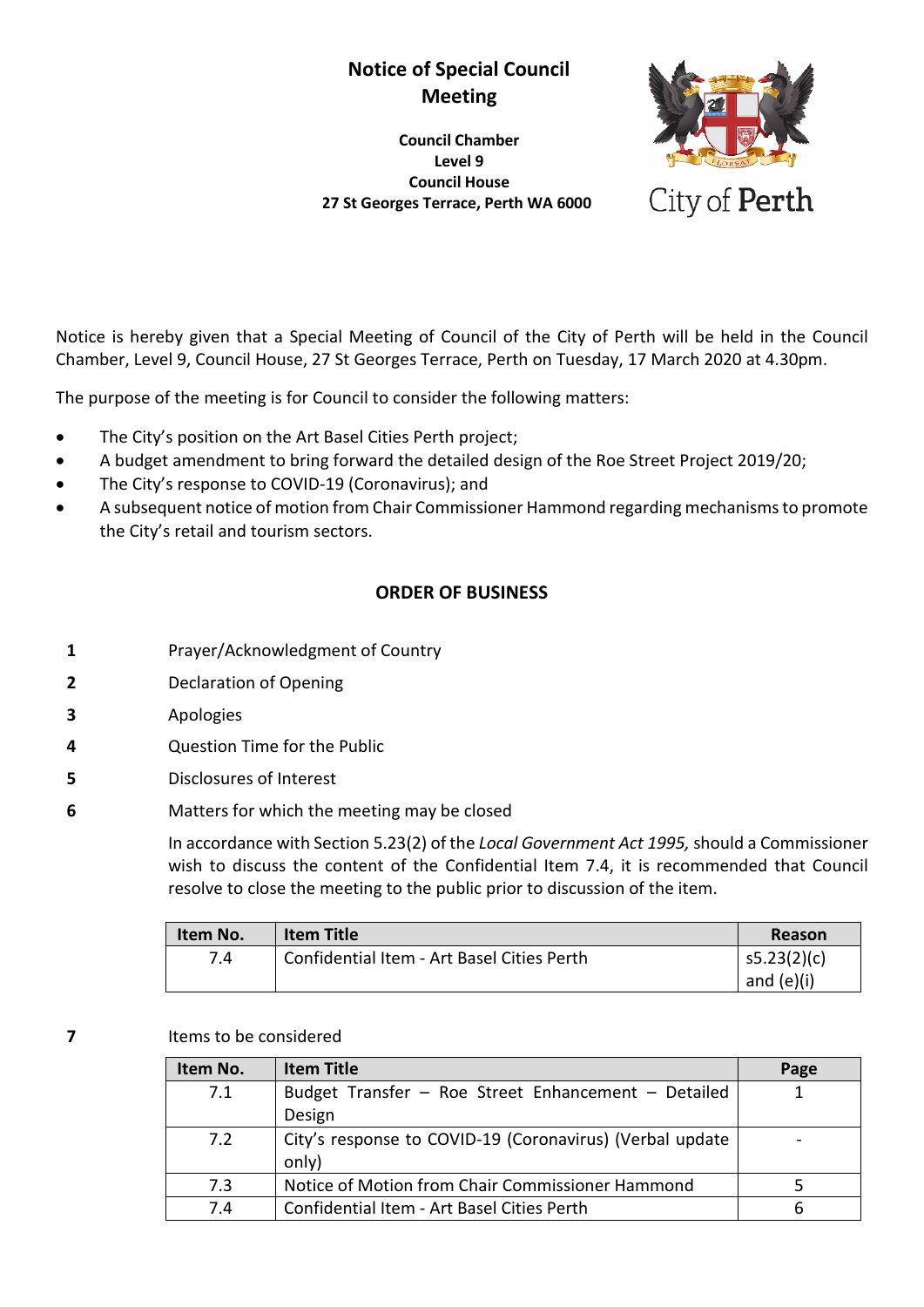**8** Closure

## **MURRAY JORGENSEN CHIEF EXECUTIVE OFFICER** 16 March 2020

**This meeting is open to members of the public**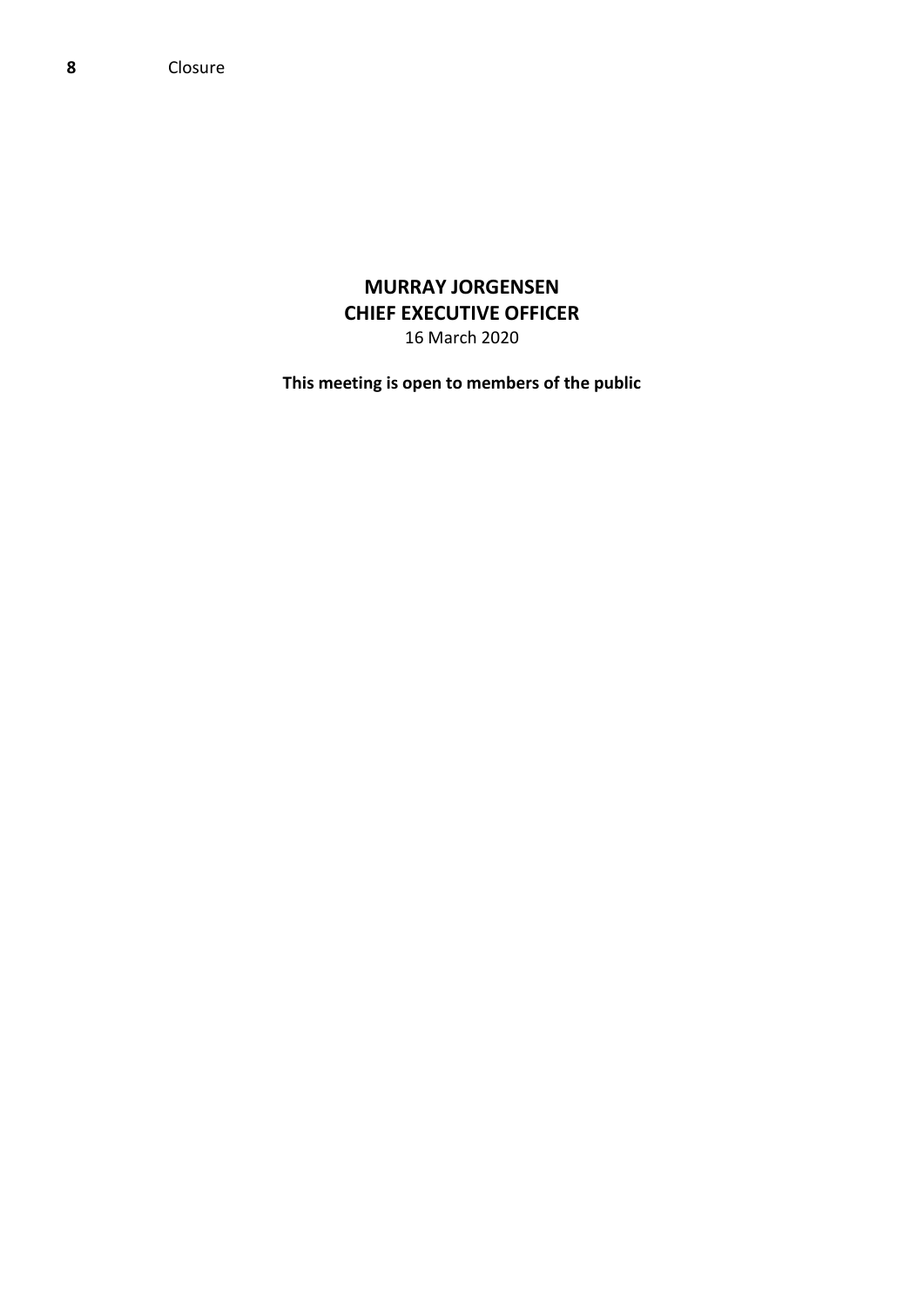## **INFORMATION FOR THE PUBLIC ATTENDING COUNCIL MEETINGS**

Welcome to this evening's Council meeting. This information is provided on matters which may affect members of the public. If you have any queries on procedural matters please contact a member of the City's staff in attendance tonight.

## **Question Time for the Public**

- An opportunity is available at Council meetings for members of the public to ask a question about any issue relating to the City. This time is available only for asking questions and not for making statements. Complex questions requiring research should be submitted as early as possible in order to allow the City sufficient time to prepare a response.
- The Presiding Person may nominate a member of staff to answer the question and may also determine that any complex question requiring research be answered in writing. No debate or discussion is allowed to take place on any question or answer.
- To ask a question please complete the Public Question Time form provided at the entrance to the Council Chamber and hand it to a staff member before the meeting begins. Alternatively, questions can be forwarded to the City of Perth prior to 3pm on the day of the meeting, by:
	- Eletter: Addressed to GPO Box C120, Perth, 6839;
	- Email: [governance@cityofperth.wa.gov.au.](mailto:governance@cityofperth.wa.gov.au)
- Public Question Time forms are also available on the City's web site[: www.perth.wa.gov.au.](http://www.perth.wa.gov.au/)

## **Disclaimer**

Members of the public should note that in any discussion regarding any planning or other application that any statement or intimation of approval made by any Commissioner or officer of the City during the course of any meeting is not intended to be and is not to be taken as notice of approval from the City. No action should be taken on any item discussed at a Council meeting prior to written advice on the resolution of the Council being received.

Any plans or documents contained in this agenda may be subject to copyright law provisions *(Copyright Act 1968, as amended)* and the express permission of the copyright owner(s) should be sought prior to their reproduction.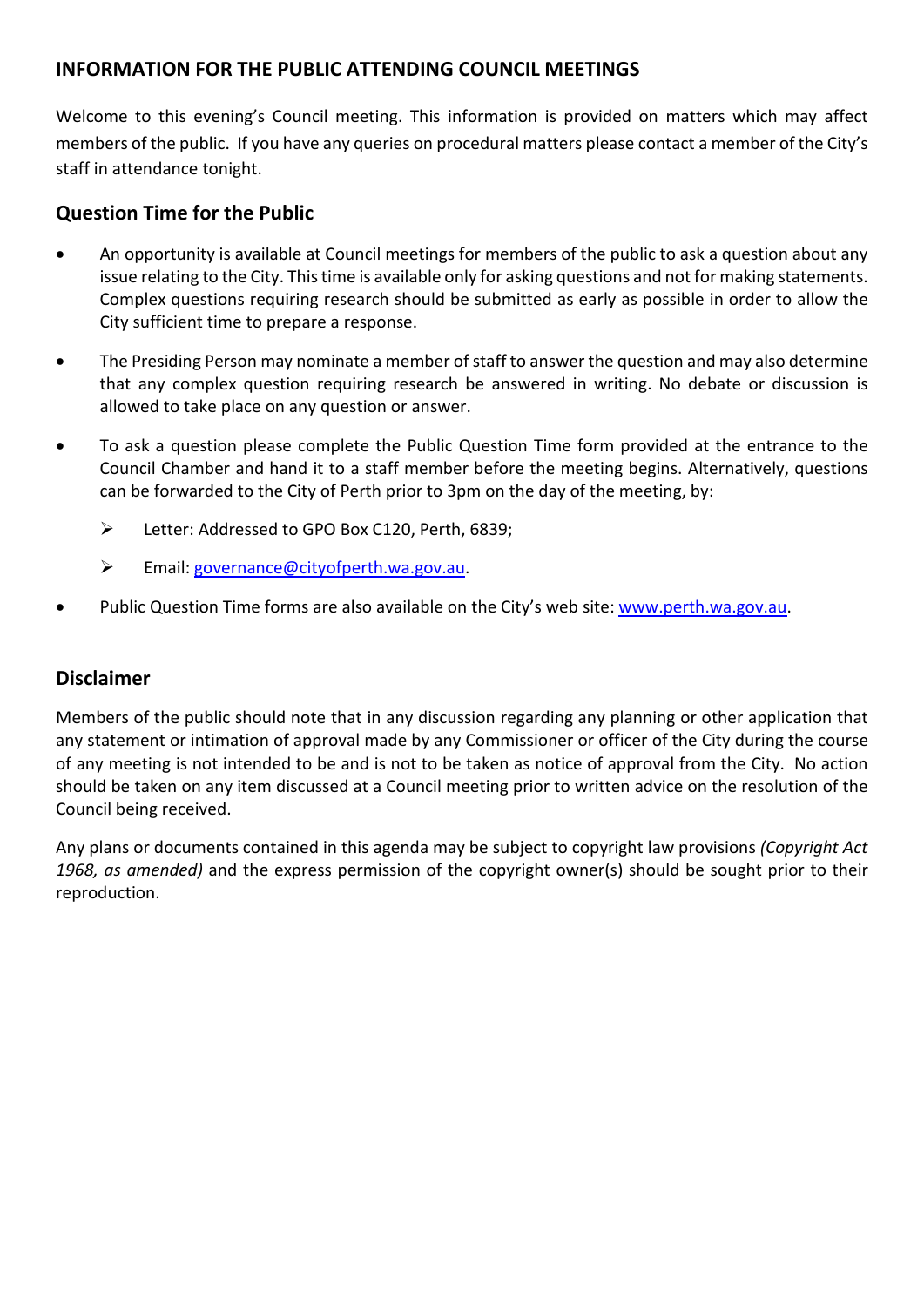| <b>File reference</b>                       | P1026458-2                                                              |  |
|---------------------------------------------|-------------------------------------------------------------------------|--|
| <b>Report author</b>                        | Siew Teng Tan, Senior Design Engineer                                   |  |
| <b>Other contributors</b>                   | Bing Lim, Acting Manager Construction                                   |  |
| <b>Reporting Service Unit and Alliance</b>  | Infrastructure<br>Infrastructure<br>and<br>Assets,<br>and<br>Operations |  |
| <b>Report author disclosure of interest</b> | Nil                                                                     |  |
| Date of report                              | 13 March 2020                                                           |  |
| <b>Nature of Council's role</b>             | Executive                                                               |  |
| <b>Voting requirement</b>                   | <b>Absolute Majority</b>                                                |  |
| Attachment/s                                | Nil                                                                     |  |

## **Item 7.1 – Budget Transfer – Roe Street Enhancement – Detailed Design**

### **Purpose**

This report seeks Council approval for a budget amendment of the transfer of \$500,000 from surplus capital funding to the Roe Street Enhancement Project to undertake detailed design work in the financial year 2019/20 (previously scheduled to commence in financial year 2020/21).

### **Background**

At its meeting held on 17 December 2019, Council approved the Roe Street Final Masterplan 2019. As reported, construction is scheduled to commence mid-2021, with completion expected by the end of 2022. The streetscape enhancement works will commence following underground service installations in Roe Street for Perth City Link development lots by DevelopmentWA planned to commence mid-2020. The City will coordinate with DevelopmentWA to minimise construction time, costs and disruption to adjacent businesses and the public.

### **Details**

DevelopmentWA will be undertaking underground services works along Roe Street from August 2020 to February 2021. An opportunity has been identified to bring forward the City's construction program to coincide with DevelopmentWA's works. The benefits of tying in the City's Roe Street Enhancement Project with DevelopmentWA's works include economies of scale and construction efficiencies, as well as minimising disruption to adjacent businesses and the public. The revised construction commencement date of August 2020 is dependent on a detailed design being undertaken by that time.

These works are proposed to be conducted under existing City of Perth contract 032-17/18 – Transport Planning, Engineering and Modelling.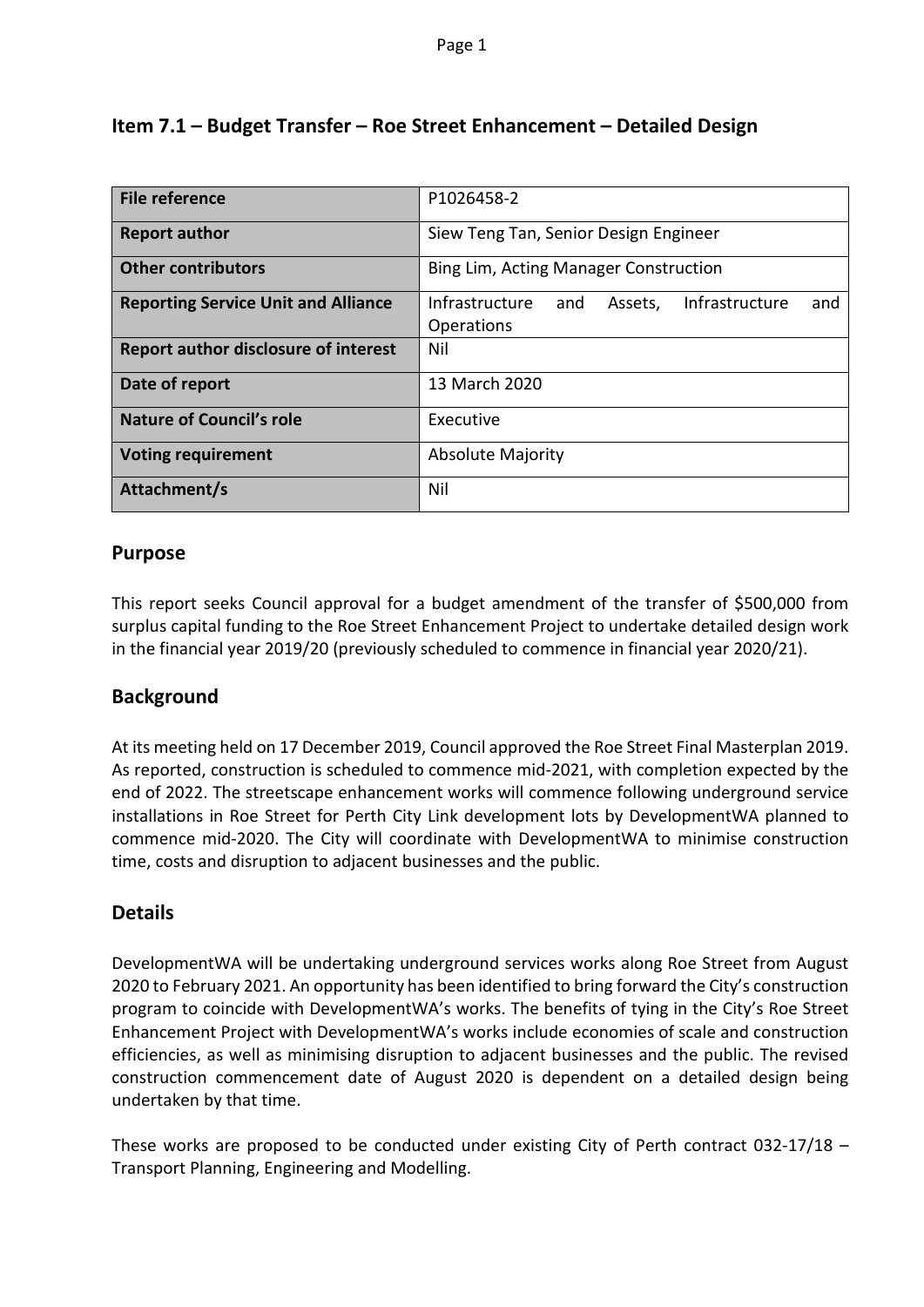## **Stakeholder engagement**

Consultation with key stakeholders including DevelopmentWA, Department of Transport and Main Roads WA were undertaken from March to June 2019. Feedback during the revised Masterplan stakeholder and community engagement process has indicated a high level of support for the enhancement and the proposed changes.

### **Strategic alignment**

#### Strategic Community Plan

This item addresses the community's vision for the future and specifically the following Aspiration and Strategic Objective(s) contained in the Strategic Community Plan 2019 – 2029:

| <b>Aspiration:</b>          | Place                                                              |
|-----------------------------|--------------------------------------------------------------------|
| <b>Strategic Objective:</b> | To facilitate and advocate road connectivity to wider Metropolitan |
|                             | Perth and within city neighbourhoods.                              |

The Roe Street Enhancement Project will improve connectivity between the city and Northbridge. It aims to encourage the community and businesses to make use of the new spaces available.

### **Legal and statutory implications**

#### Connection with mandates in the *City of Perth Act 2016*

8(1)(c) - to continuously improve the services and facilities provided to the community, visitors and tourists

### **Risk implications**

| Impact of decision |        |  |
|--------------------|--------|--|
| Organisation       | Medium |  |
| Community          | Medium |  |

| <b>Risk domain</b>           | <b>Consequence</b> | Likelihood | <b>Risk rating</b> |
|------------------------------|--------------------|------------|--------------------|
| Financial                    | Moderate           | Possible   | Medium             |
| Reputation and               | Moderate           | Possible   | Medium             |
| <b>External Stakeholders</b> |                    |            |                    |

The key risks associated with not delivering the Roe Street Enhancement Project in conjunction with DevelopmentWA works are financial and reputational. The community would be disrupted twice (two road closures for two projects over a short period of time) and the duplication of construction activities (eg. mobilisation/demobilisation, traffic management etc) would occur.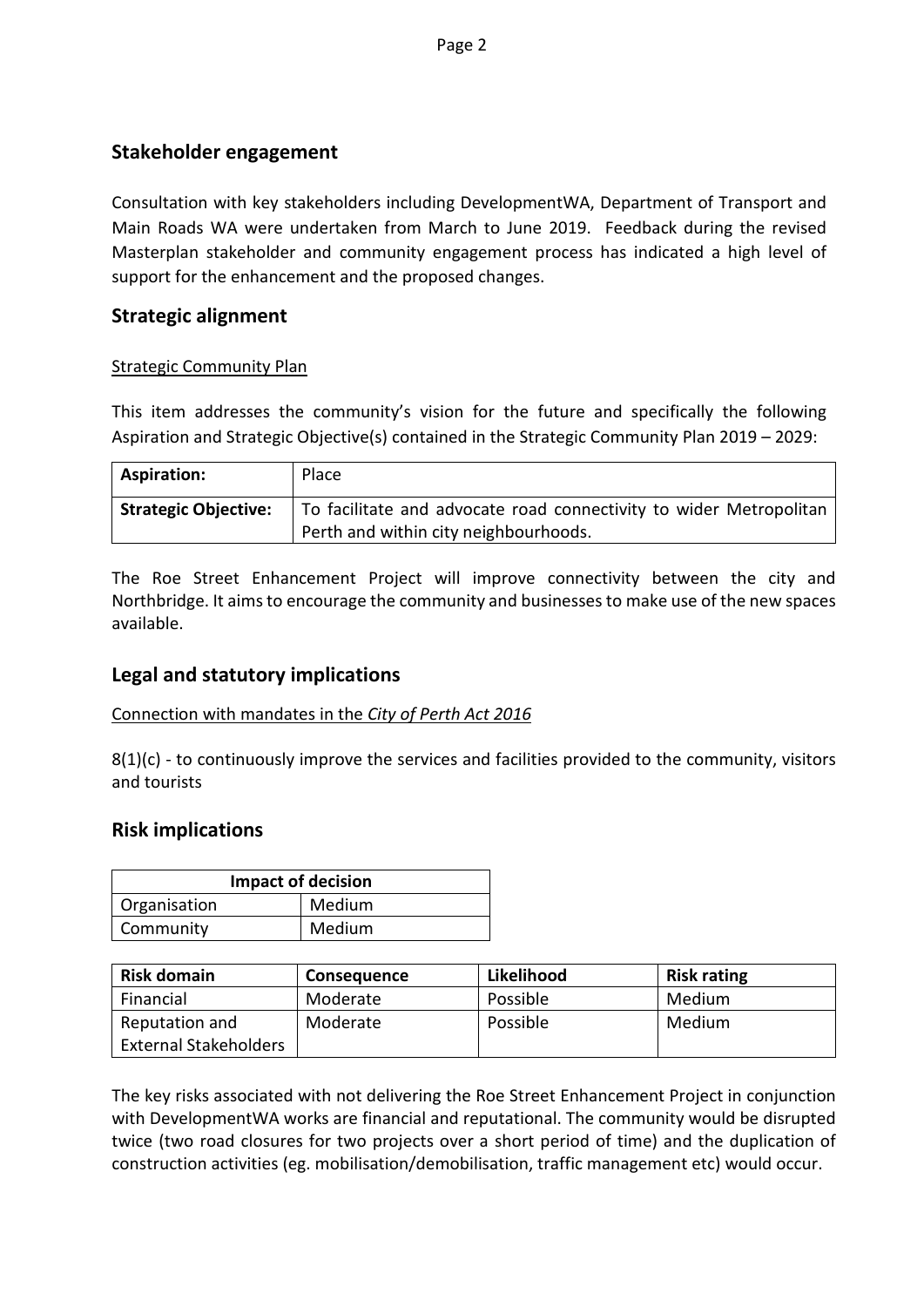## **Approval implications**

Should Council choose not to approve the budget for bringing forward detailed design, the above risks will be realised.

### **Financial implications**

#### Not within existing budget

The financial implications associated with this report will require an amendment to the 2019/20 budget as follows:

| <b>Account number:</b>                           | PJ3009-10225-1000-7230 |
|--------------------------------------------------|------------------------|
| <b>Description:</b>                              | Roe Street Upgrade     |
| <b>Account type (Operating/Capital/Reserve):</b> | Capital                |
| <b>Current budget:</b>                           | \$210,150              |
| Adjustment:                                      | \$500,000              |
| <b>Amended budget:</b>                           | \$710,150              |
| Impact on the budget position:                   | Unfavourable           |

An indicative allocation of \$10 million has been made for the Roe Street project in the Long Term Financial Plan. This allocation is mirrored in the draft 2020/21 budget which is currently being developed. Accelerating the design funding requirement into the last quarter of the 2019/20 financial year rather than 2020/21 will not have any material adverse impact on the City's cash flow or financial position.

### **Policy references**

9.6 – Budget Variations 9.7 – Purchasing

### **Comments**

Whilst the Roe Street Enhancement project could be delivered to its original program, it is recommended that this be brought forward to mitigate financial and reputational risks. To ensure construction can begin by August 2020, a budget of \$500,000 to complete the detailed design is required for the 2019/20 financial year.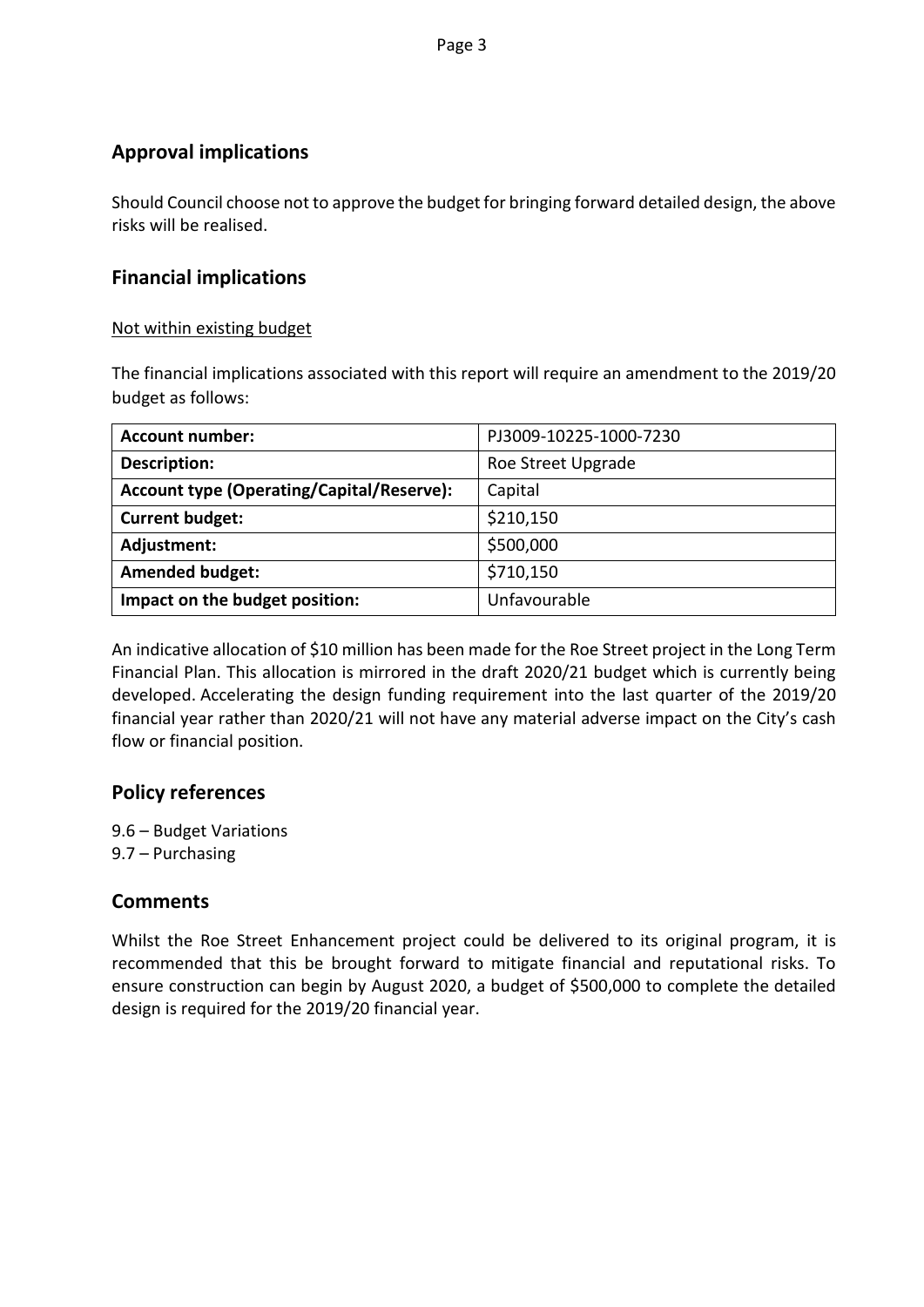# **Recommendation**

That Council APPROVES a budget transfer of \$500,000 from the forecast 2019/20 capital surplus to PJ10225 Roe Street Enhancement Project for the purpose of undertaking detailed design work in the 2019/20 financial year.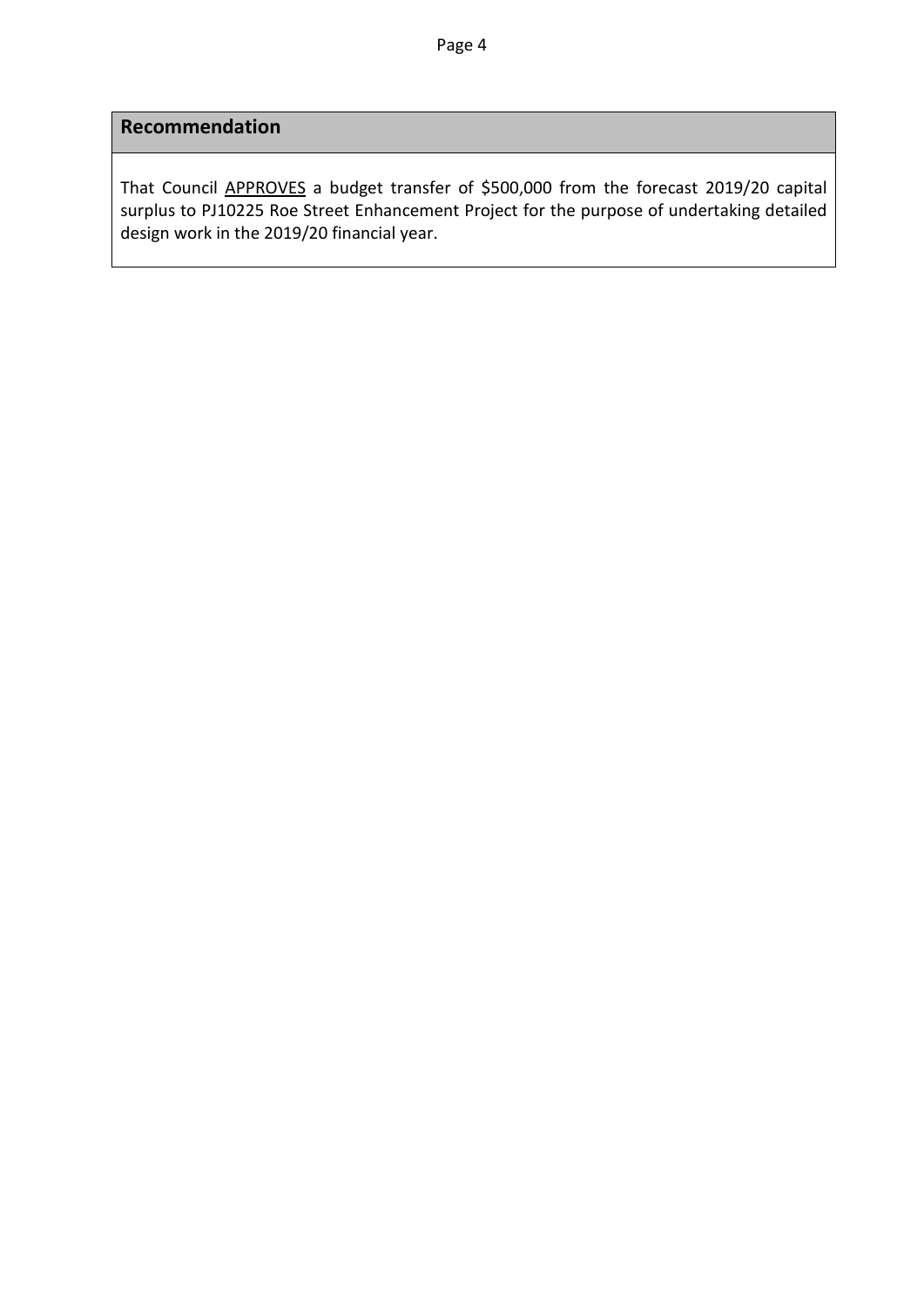# **Item 7.3 – Notice of Motion**

The following notice of motion was received from Chair Commissioner Andrew Hammond:

| <b>Notice of Motion</b> |                                                                                                                                                                                       |  |
|-------------------------|---------------------------------------------------------------------------------------------------------------------------------------------------------------------------------------|--|
|                         | That in response to the COVID-19 fiscal stimulus measures implemented by the Federal and<br>State Governments, the Chief Executive Officer:                                           |  |
| 1.                      | INVESTIGATES the implications of extending the free parking trial during April, May and<br>June 2020;                                                                                 |  |
| 2.                      | INVESTIGATES the implications associated with developing a destination tourism<br>marketing campaign that targets regional populations visiting / holidaying in the Perth<br>CBD; and |  |

3. PREPARES a report for Council consideration at the March Ordinary Council Meeting.